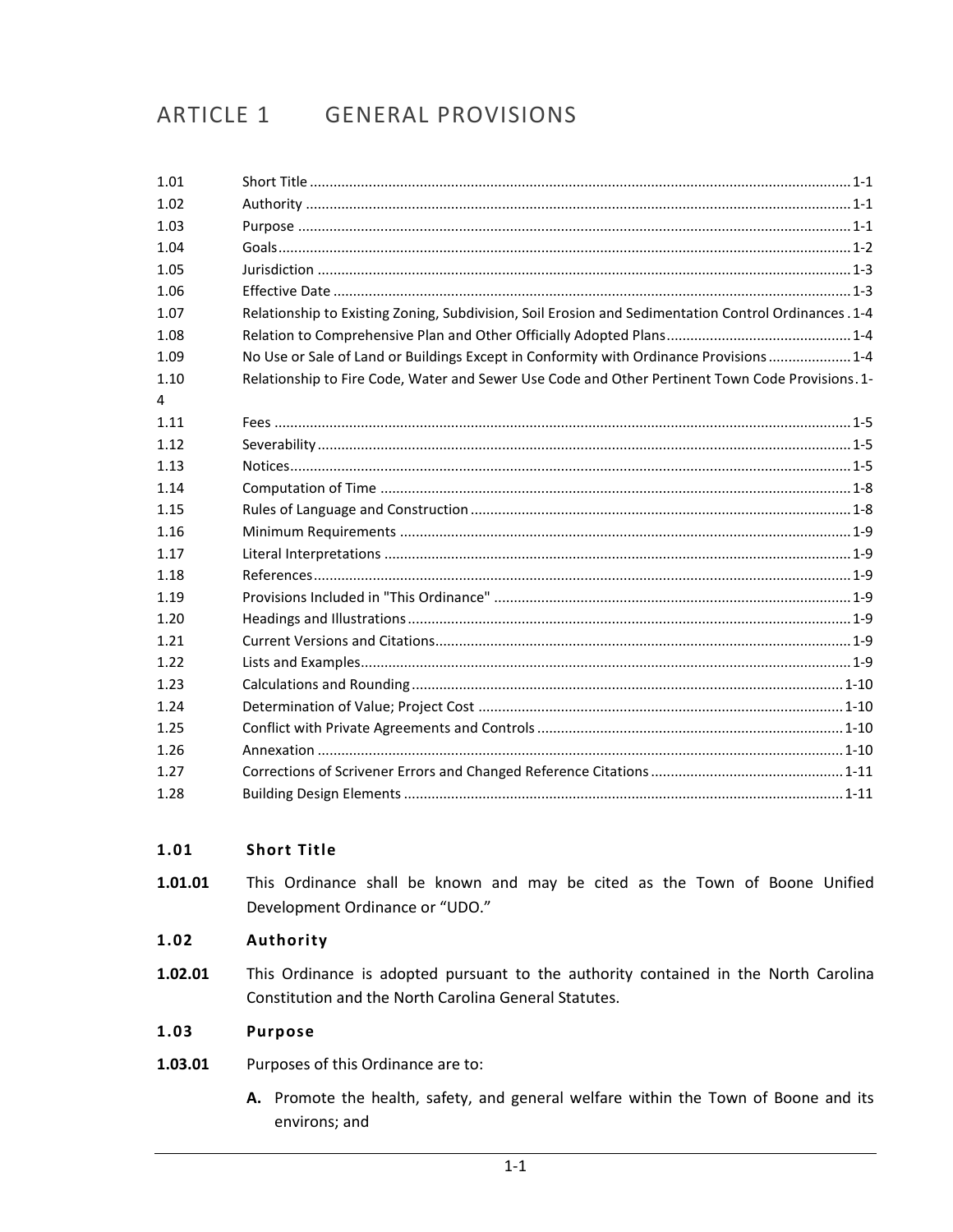- **B.** Strive to implement the policies and goals contained within officially adopted plans, including the Comprehensive Plan, and other related plans; and
- **C.** Ensure adequate light, air, privacy, and access to property.

# (Ord. PL01298-020218, 04-19-2018)

#### <span id="page-1-0"></span>**1.04 Goals**

- **1.04.01** Goals of this Ordinance are to:
	- **A.** Preserve and protect areas and landmarks of historic significance; and
	- **B.** Protect water quality; and
	- **C.** Protect designated water supply watersheds; and
	- **D.** Prevent degradation of natural drainage areas; and
	- **E.** Strive to minimize public and private losses due to flood conditions within Special Flood Hazard Areas; and
	- **F.** Strive to minimize public and private losses due to slope failure caused by land disturbance of steep and very steep slopes; and
	- **G.** Preserve and protect the scenic beauty and natural environment of the Town's hillside areas; and
	- **H.** Preserve and protect the overall quality of life for residents and visitors; and
	- **I.** Preserve and protect the character of established residential neighborhoods; and
	- **J.** Maintain economically vibrant as well as attractive business and commercial areas; and
	- **K.** Encourage signage that maintains, enhances, and is compatible with the beauty and unique character of the Town; and
	- **L.** Facilitate the creation of an attractive environment; and
	- **M.** Retain and expand the Town's employment base; and
	- **N.** Facilitate safe and efficient movement of motorists, pedestrians and cyclists; and
	- **O.** Encourage public transit; and
	- **P.** Encourage walkability and bikeability; and
	- **Q.** Support public health through provision of convenient exercise opportunities; and
	- **R.** Maintain orderly and compatible land-use and development patterns; and
	- **S.** Encourage environmentally responsible development practices; and
	- **T.** Promote rehabilitation and reuse of older buildings; and
	- **U.** Maintain a range of housing choices and options; and
	- **V.** Establish clear and efficient development review and approval procedures; and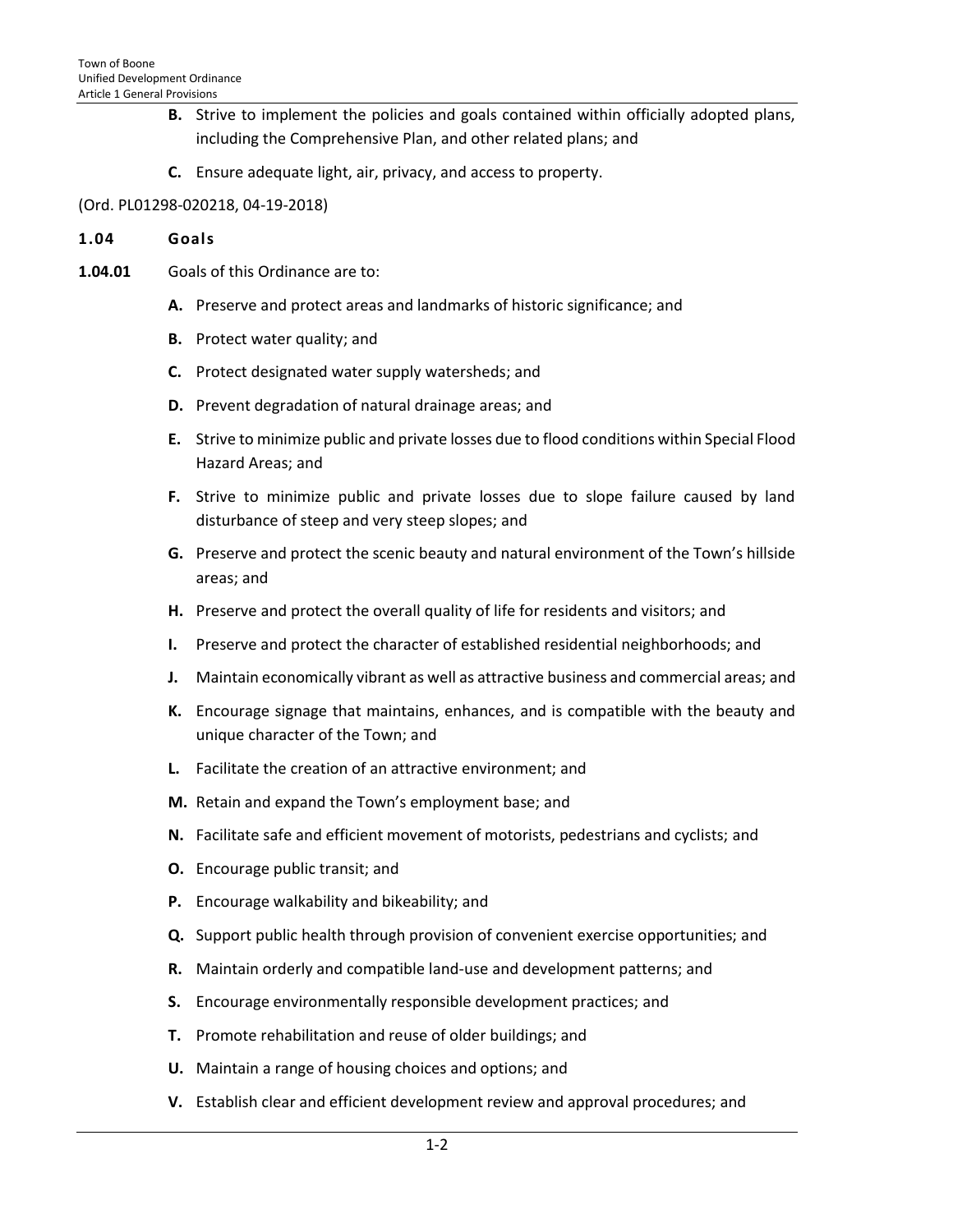- **W.** Protect community property values; and
- **X.** Protect and balance private property rights; and
- **Y.** Bring about eventual improvement or elimination of nonconformities in order to preserve the integrity of this Ordinance and the character of the Town of Boone and its extraterritorial jurisdiction.

# <span id="page-2-0"></span>**1.05 Jurisdiction**

- **1.05.01** This ordinance shall be effective throughout the town's planning jurisdiction. The town's planning jurisdiction comprises the area within the corporate boundaries of the Town of Boone as depicted on the official zoning map of the Town of Boone, which is incorporated by reference herein.
- **1.05.02** A copy of a map showing the boundaries of the Town's planning jurisdiction shall be available for public inspection in the Planning and Inspections Department.
- **1.05.03 Split Jurisdiction.** If a parcel of land lies within the planning and development regulation jurisdiction of the Town of Boone and Watauga County, the local governments may, by mutual agreement pursuant to Article 20 of Chapter 160A of the General Statutes and with the written consent of the landowner, assign exclusive planning and development regulation jurisdiction under this Ordinance for the entire parcel to any one of those local governments. Such a mutual agreement shall only be applicable to development regulations and shall not affect taxation or other non-regulatory matters. The mutual agreement shall be evidenced by a resolution formally adopted by each governing board and recorded with the Watauga County Register of Deeds within 14 days of the adoption of the last required resolution.
- **1.05.04 Pending Jurisdiction.** After consideration of a change in jurisdiction has been formally proposed, the Town of Boone may receive and process proposals to adopt development regulations and any application for development approvals that would be required in that local government if the jurisdiction is changed. No final decisions shall be made on any development approval prior to the actual transfer of jurisdiction to the Town of Boone. Acceptance of jurisdiction, adoption of development regulations, and decisions on development approvals may be made concurrently and may have a common effective date.

(Ord. PL00147-010417, 02-16-2017; Ord. PL04727-050721, 07-01-2021)

# <span id="page-2-1"></span>**1.06 Effective Date**

**1.06.01** The provisions of this Ordinance are hereby adopted and effective, as amended, on this date July 1, 2021.

(Ord. PL04727-050721, 07-01-2021)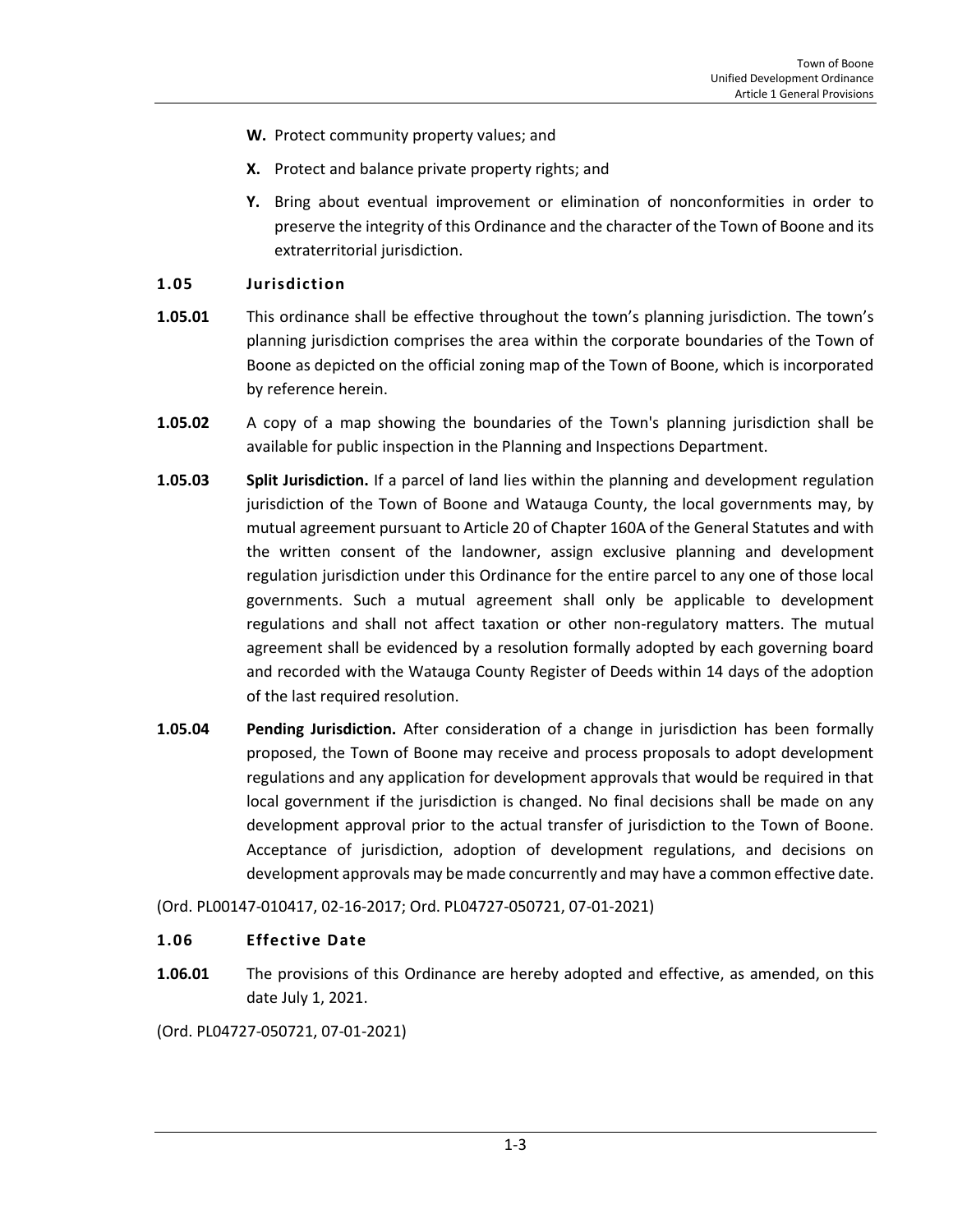# <span id="page-3-0"></span>**1.07 Relationship to Existing Zoning, Subdivision, Soil Erosion and Sedimentation Control Ordinances**

**1.07.01** To the extent that the provisions of this Ordinance are the same in substance as the previously adopted provisions that they replace in the Town's zoning, subdivision, or soil erosion and sedimentation control ordinances, they shall be considered as continuations thereof and not as new enactments unless otherwise specifically provided. In particular, a situation that did not constitute a lawful, nonconforming situation under the previously adopted Zoning Ordinance does not achieve lawful nonconforming status under this Ordinance merely by the repeal of the Zoning Ordinance.

# <span id="page-3-1"></span>**1.08 Relation to Comprehensive Plan and Other Officially Adopted Plans**

- **1.08.01** It is the intention of the Town of Boone to administer this Ordinance in accordance with the town's current, adopted comprehensive plan and other officially adopted plans. This plan sets forth the goals and polices which serve as the basic policy guide for development in The Town of Boone.
- **1.08.02** The goal of the Council is to implement officially adopted plans; however, it recognizes that this is a process that requires continued study and analysis and may occur in stages. While the Council reaffirms its commitment that this Ordinance and any amendment to it be in conformity with adopted plans, the Council hereby expresses its intent that neither this Ordinance nor any amendment to it may be challenged on the basis of any alleged nonconformity with such plans.

# (Ord. PL01298-020218, 04-19-2018; Ord. PL04727-050721, 07-01-2021)

# <span id="page-3-2"></span>**1.09 No Use or Sale of Land or Buildings Except in Conformity with Ordinance Provisions**

**1.09.01** Except as authorized by Article 7 Nonconformities of this Ordinance, no person may use, occupy, or sell any land or buildings or authorize or permit the use, occupancy, or sale of land or buildings under his control except in accordance with all of the applicable provisions of this Ordinance.

# <span id="page-3-3"></span>**1.10 Relationship to Fire Code, Water and Sewer Use Code and Other Pertinent Town Code Provisions**

**1.10.01** No development may be undertaken pursuant to this Ordinance until the applicant has demonstrated compliance with all applicable Town Code provisions, including but not limited to the North Carolina State Building Code: Fire Prevention Code, as it may be amended from time to time, with all optional sections which have been adopted by the Town, and the Town's Water and Sewer Use Code, all of which are incorporated by reference herein. NOTE: Any applicant for development approvals is hereby advised, but not required, to directly confer with all pertinent Town departments before submitting any proposed development application so as to avoid the unnecessary expenditure of funds to plan a development which although generally compliant with the specific provisions of this Ordinance, is prohibited by another such code; see Section 4.04.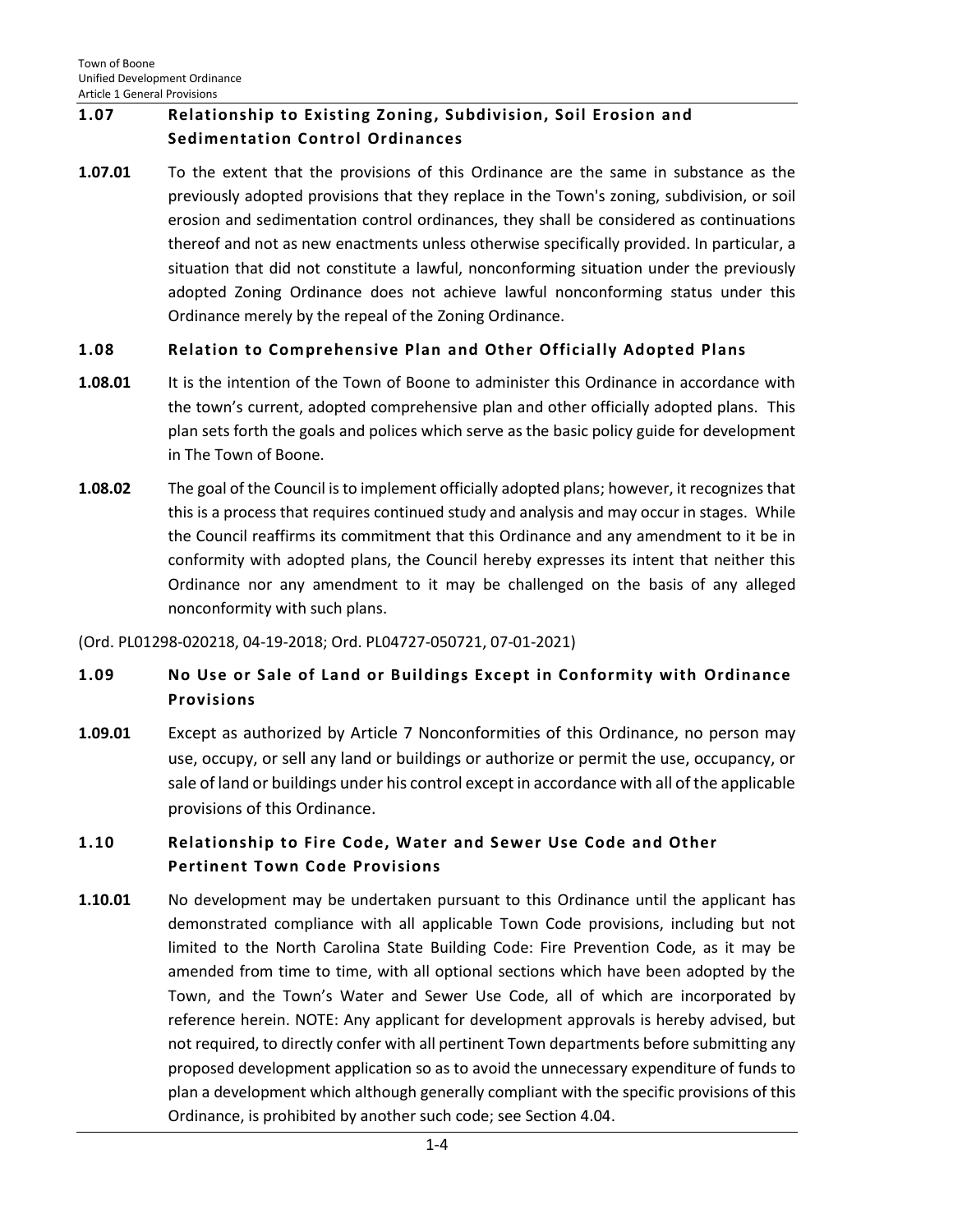(Ord. PL04727-050721, 07-01-2021)

# <span id="page-4-0"></span>**1.11 Fees**

- **1.11.01** Reasonable fees sufficient to cover the costs of administration, inspection, publication of notices and similar matters may be charged to applicants for zoning permits, zoning permit extensions, special use permits, subdivision plat approval, zoning amendments, variances, interpretations and other administrative mechanisms. The amount of fees charged shall be approved by Council.
- **1.11.02** Fees established in accordance with Subsection 1.11.01 shall be paid upon submission of the application.
- <span id="page-4-1"></span>**1.11.03** Only the Town Manager or Council has the authority to waive fees according to adopted criteria.

# **1.12 Severability**

**1.12.01** The sections, paragraphs, sentences, clauses, and phrases of this Ordinance are severable, and if any such section, paragraph, sentence, clause, or phrase is invalidated by any court of competent jurisdiction such invalidity shall not affect any of the remaining sections, paragraphs, sentences, clauses, or phrases of this Ordinance to the extent that their purposes may still be served.

#### <span id="page-4-2"></span>**1.13 Notices**

- **1.13.01** The Administrator shall give written notice of any decision to the owner of the property that is the subject of the decision and to the party who sought the decision, if different from the owner. The written notice shall be delivered by personal delivery, electronic mail, or by first-class mail.
- **1.13.02** Unless otherwise prescribed herein, delivery of a notice on a party shall be accomplished as follows:

### **A. Natural Person**:

- 1. By electronic notice to the person; or
- 2. By delivering the notice to the person or by leaving a copy thereof at his dwelling house or usual place of abode with some person of suitable age and discretion then residing therein; or
- 3. By delivering the notice to a person of suitable age and discretion, in a management position, owned or operated by the natural person; or
- 4. By delivering a copy of the notice to an agent authorized by appointment or by law to be served or to accept service of process; or
- 5. By mailing a copy of the notice, by regular, certified or registered mail, with or without return receipt requested, addressed to the party to be served at the address designated in the records of the Watauga County Tax Administration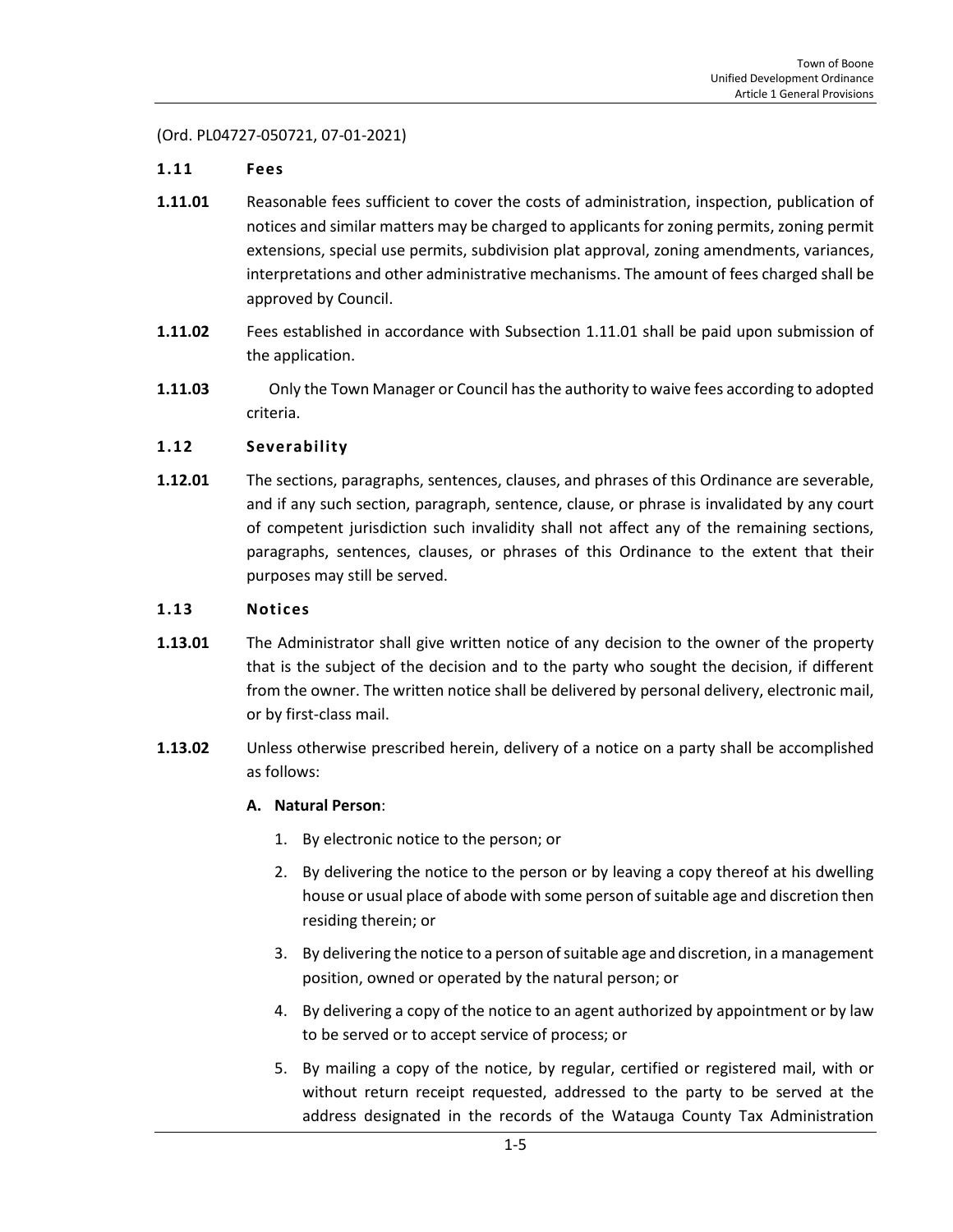unless the Administrator has actual and direct knowledge that the party resides at a different address, in which case the notice shall be addressed accordingly; or

6. By depositing with a designated delivery service authorized pursuant to 26 U.S.C. §  $7502(f)(2)$  a copy of the notice, addressed to the party to be served, delivering to the addressee, and obtaining a delivery receipt. As used in this Ordinance, "delivery receipt" includes an electronic or facsimile receipt.

# **B. Domestic or Foreign Corporation**:

- 1. By electronic notice to the officer, director, or managing agent of the corporation; or
- 2. By delivering a copy of the notice to an officer, director, or managing agent of the corporation or by leaving copies thereof in the office of such officer, director, or managing agent with the person who is apparently in charge of the office; or
- 3. By delivering a copy of the notice to an agent authorized by appointment or by law to be served or to accept service of process; or
- 4. By mailing a copy of the notice, by regular, registered or certified mail, with or without return receipt requested, addressed to the officer, director or agent to be served at the address designated in the records of the Watauga County Tax Administration, if any, unless the Administrator has actual and direct knowledge that the party receives mail at a different address, in which case the notice shall be addressed accordingly.
	- **a.** If no address is on file with the Watauga County Tax Administration, the Administrator may direct the notice to the address of the principal place of business listed with the North Carolina Secretary of State and if none is listed, at a contact address listed on the company's website.
	- or
- 5. By depositing with a designated delivery service authorized pursuant to 26 U.S.C. § 7502(f)(2) a copy of the notice, addressed to the officer, director, or agent to be served, delivering to the addressee, and obtaining a delivery receipt. As used in this Ordinance, "delivery receipt" includes an electronic or facsimile receipt.

# **C. Partnerships:**

- 1. By electronic notice to any general partner or to any attorney-in-fact or agent; or
- 2. By delivering a copy of the notice to any general partner, or to any attorney-in-fact or agent; or
- 3. By mailing a copy of the notice, regular, registered or certified mail, with or without return receipt requested, addressed to any general partner, or to any attorney-in-fact or agent to be served at the address designated in the records of the Watauga County Tax Administration, if any, unless the Administrator has actual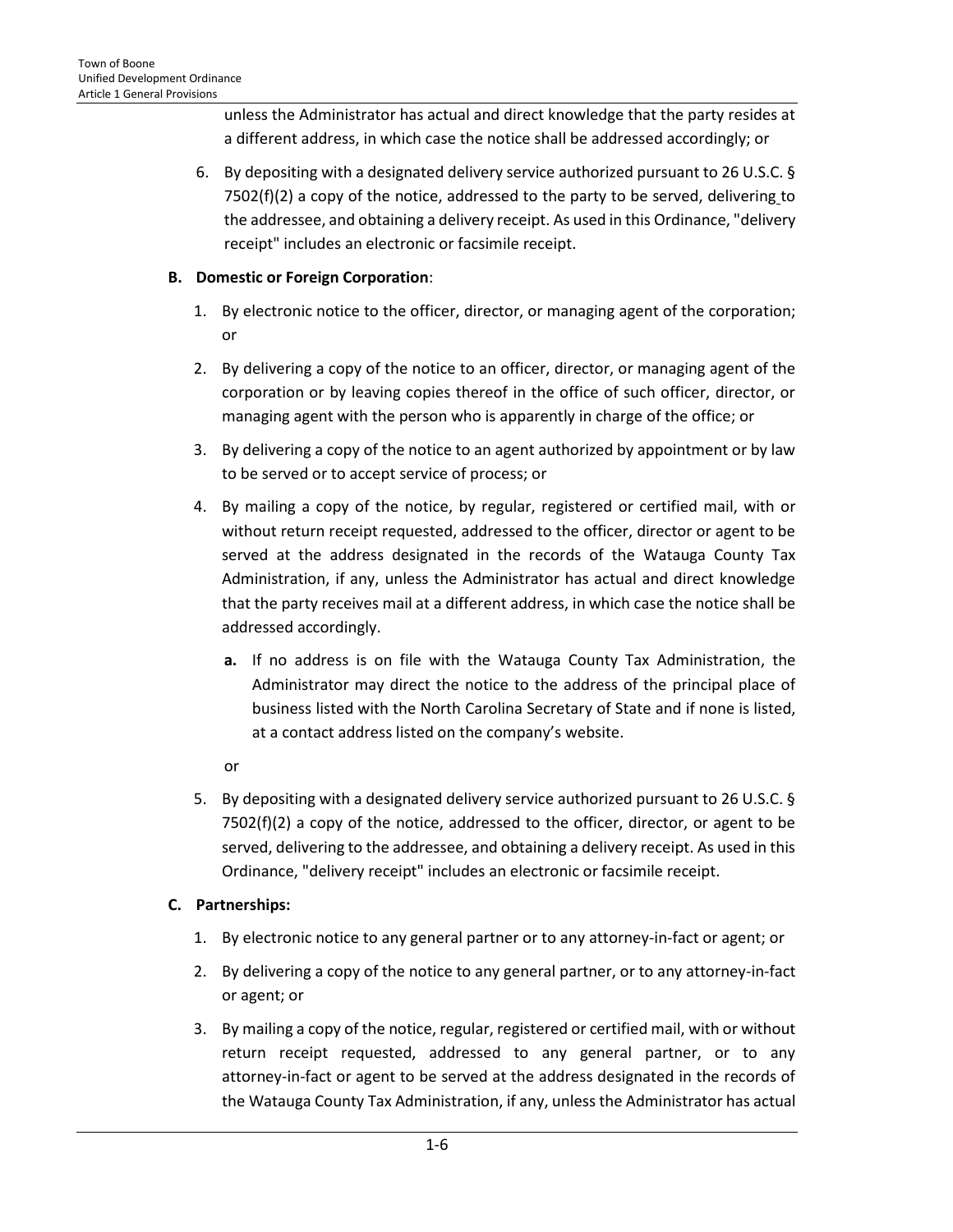and direct knowledge that the party receives mail at a different address, in which case the notice shall be addressed accordingly.

a. If no address is on file with the Watauga County Tax Administration, the Administrator may direct the notice to the address of the principal place of business listed with the North Carolina Secretary of State and if none is listed, at a contact address listed on the company's website.

or

- 4. By depositing with a designated delivery service authorized pursuant to 26 U.S.C. §  $7502(f)(2)$  a copy of the not, addressed to any general partner or to any attorney-in-fact or agent authorized by appointment or by law to be served or to accept service of process in its behalf, delivering to the addressee, and obtaining a delivery receipt. As used in this Ordinance, "delivery receipt" includes an electronic or facsimile receipt; or
- 5. By leaving copies thereof in the office of such general partner, attorney-in-fact or agent with the person who is apparently in charge of the office.
- **D.** Other Unincorporated Associations and Their Officers:
	- 1. By electronic notice to an officer, director, managing agent or member of the governing body of the unincorporated association, organization or society; or
	- 2. By delivering a copy of the notice to an officer, director, managing agent or member of the governing body of the unincorporated association, organization or society, or by leaving copies thereof in the office of such officer, director, managing agent or member of the governing body with the person who is apparently in charge of the office; or
	- 3. By delivering a copy of the notice to an agent authorized by appointment or by law to be served or to accept service of process; or
	- 4. By mailing a copy of the notice, regular, registered or certified mail, with or without return receipt requested, addressed to the officer, director, agent or member of the governing body to be served at the address designated in the records of the Watauga County Tax Administration, if any, unless the Administrator has actual and direct knowledge that the party receives mail at a different address, in which case the notice shall be addressed accordingly.
		- **a.** If no address is on file with the Watauga County Tax Administration, the Administrator may direct the notice to the address of the principal place of business listed with the North Carolina Secretary of State and if none is listed, at a contact address listed on the company's website.
		- or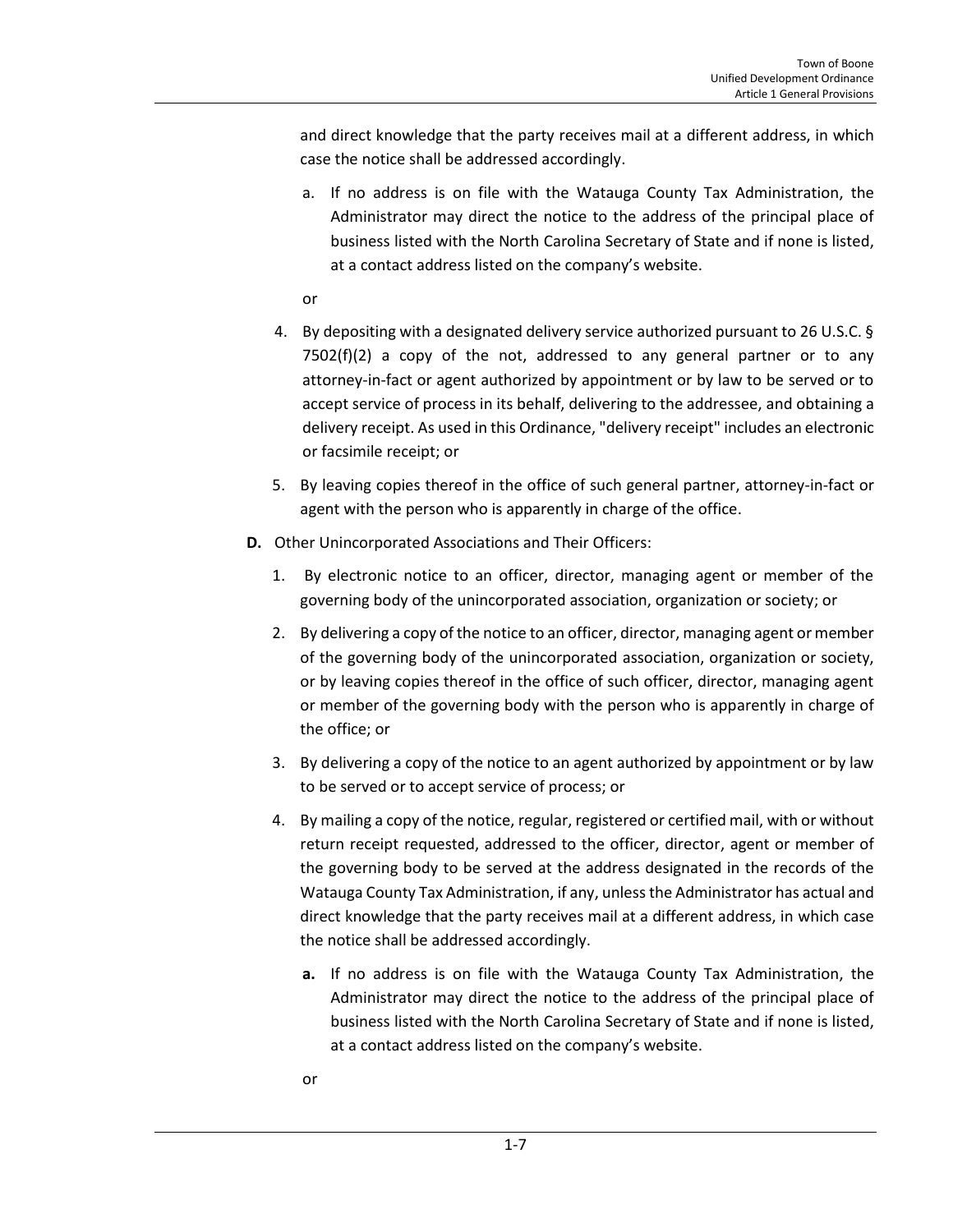- 5. By depositing with a designated delivery service authorized pursuant to 26 U.S.C. § 7502(f)(2) a copy of the notice, addressed to the officer, director, agent, or member of the governing body to be served as specified in this Ordinance, delivering to the addressee, and obtaining a delivery receipt. As used in this sub-subdivision, "delivery receipt" includes an electronic or facsimile receipt.
- **E. Service by publication on party that cannot otherwise be served:** A party that cannot with due diligence be served by personal delivery, United States mail, or by a designated delivery service authorized pursuant to 26 U.S.C. § 7502(f)(2) may be served by publication. Service of notice by publication shall consist of publishing a notice once a week for three successive weeks in a newspaper that is qualified for legal advertising in accordance with G.S. 1-597 and G.S. 1-598 and circulated in the area where the party to be served is believed by the serving party to be located, or if there is no reliable information concerning the location of the party then in a newspaper circulated in Watauga County.

# <span id="page-7-0"></span>**1.14 Computation of Time**

- **1.14.01** Unless otherwise specifically provided, the time within which an act is to be done shall be computed by excluding the first and including the last day.
	- **A.** If the last day is a Saturday, Sunday, legal holiday or other day that the Town Offices are closed, that day shall be excluded.
	- **B.** When the period of time prescribed is less than seven days, intermediate Saturdays, Sundays, and legal holidays, shall be excluded.
- **1.14.02** Unless otherwise specifically provided, whenever a person has the right or is required to do some act within a prescribed period after the service of a notice or other paper upon him and the notice or paper is served by mail, three days shall be added to the prescribed period.
- **1.14.03** Except for appeals to the Board of Adjustment or protest petitions, any materials received after 3:00 p.m. will be considered to have been received the next business day.

### <span id="page-7-1"></span>**1.15 Rules of Language and Construction**

- **1.15.01** For the purposes of interpreting the general language and sentence construction of this Ordinance, the following rules of construction apply unless the context clearly indicates otherwise
	- **A. Meaning of Words:** Words defined in this Ordinance must be interpreted as defined. Words that are not defined are given their ordinary and common meaning.

### **B. Tenses and Usage**

- 1. Words used in the singular include the plural. The reverse is also true.
- 2. Words used in the present tense include the future tense. The reverse is also true.
- 3. The terms "must," "will," "shall" and "may not" are mandatory.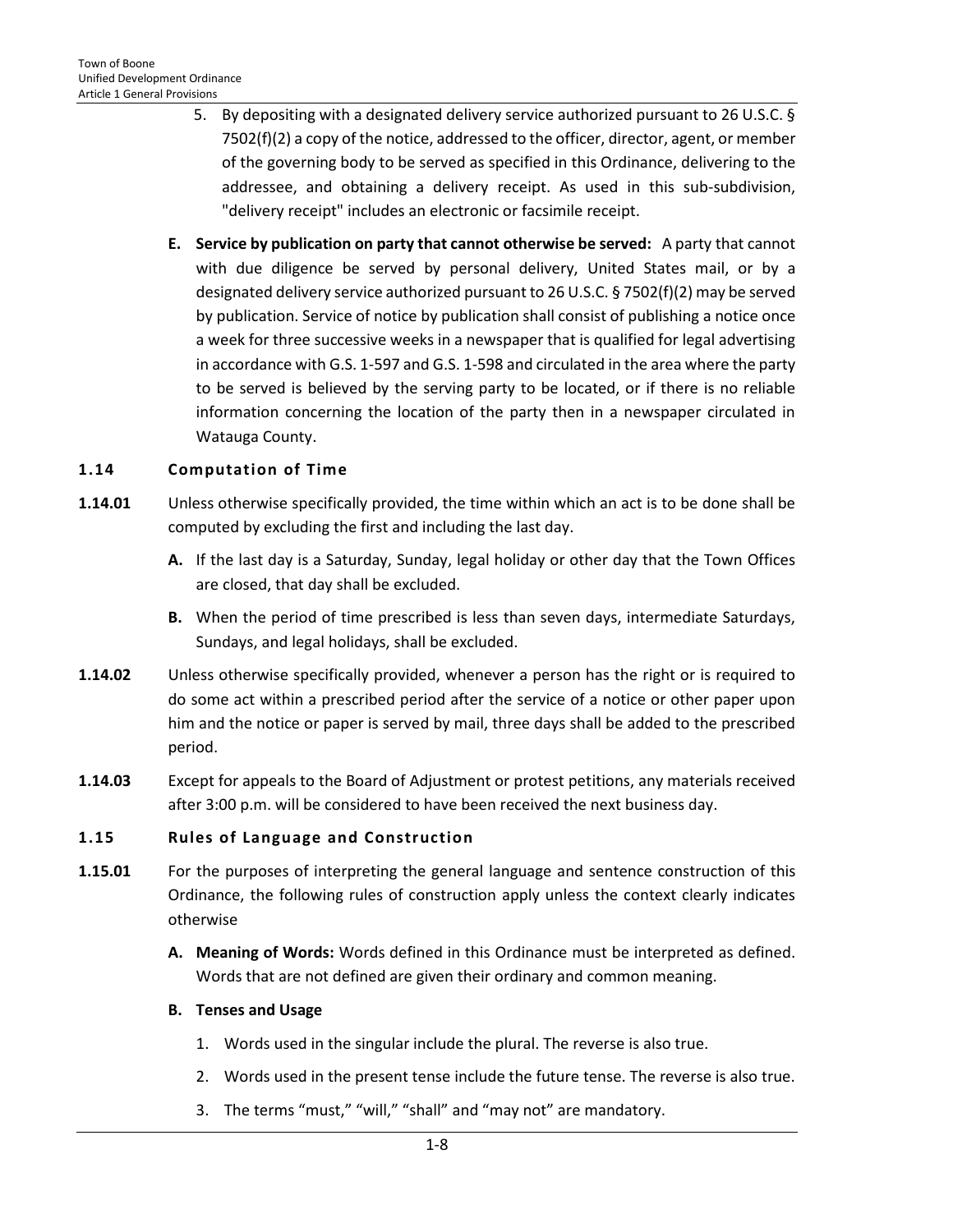- 4. When used with numbers, "up to x," "not more than x" and "a maximum of x" all include "x."
- 5. Words importing the masculine gender include the feminine and neuter. The reverse is also true.

# <span id="page-8-0"></span>**1.16 Minimum Requirements**

**1.16.01** In the interpretation and application of this Ordinance, unless otherwise stated, all provisions are considered to be minimum requirements.

# <span id="page-8-1"></span>**1.17 Literal Interpretations**

**1.17.01** The language of this Ordinance must be read and interpreted literally.

# <span id="page-8-2"></span>**1.18 References**

- **1.18.01** Any reference to an article, section, or paragraph means an article, section, or paragraph of this Ordinance, unless otherwise expressly stated.
- **1.18.02** The term "Council" as used alone, shall refer to the Boone Town Council.
- **1.18.03** The term "Board" as used alone, shall refer to the Board of Adjustment.
- **1.18.04** The term "Commission" as used alone, shall refer to the Planning Commission.

# <span id="page-8-3"></span>**1.19 Provisions Included in "This Ordinance"**

**1.19.01** All references to compliance with "this Ordinance" are inclusive of all provisions in this Ordinance unless otherwise expressly excluded.

### <span id="page-8-4"></span>**1.20 Headings and Illustrations**

**1.20.01** Headings and illustrations are provided for convenience and reference only and do not define or limit the scope of any provision of this Ordinance. In case of any difference of meaning or implication between the text of this Ordinance and any heading, drawing, table, figure, or illustration, the text governs.

### <span id="page-8-5"></span>**1.21 Current Versions and Citations**

**1.21.01** All references to other Town, County, State, or Federal regulations in this Ordinance are intended to be references to the most current versions and citations for those regulations, unless otherwise expressly stated. When the referenced regulations have been repealed and not replaced by other regulations, requirements for compliance are no longer in effect.

# <span id="page-8-6"></span>**1.22 Lists and Examples**

**1.22.01** Unless otherwise expressly stated, lists of items or examples that use "including," "such as," or similar terms are intended to provide examples only. They are not to be construed as exhaustive lists of all possibilities.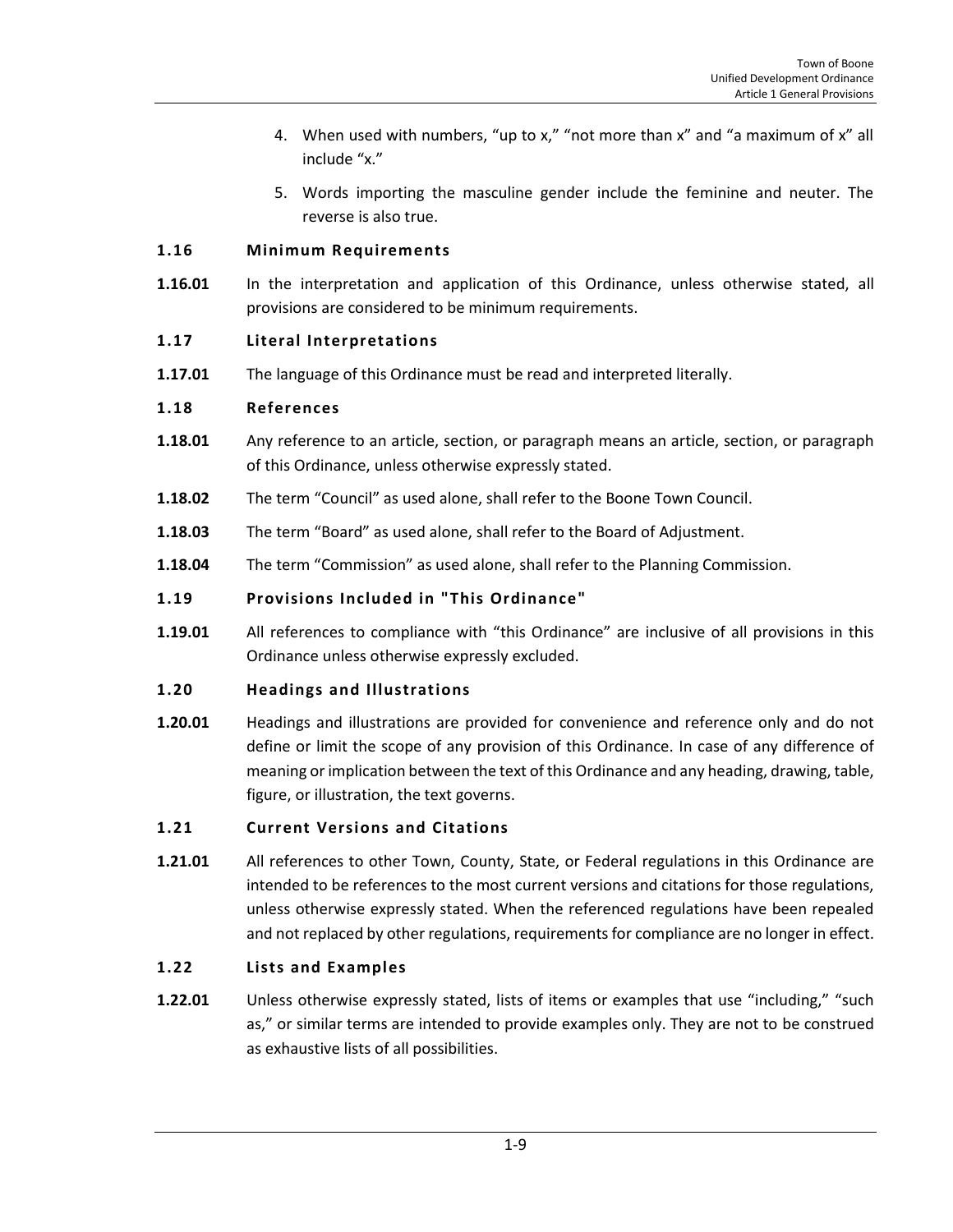# <span id="page-9-0"></span>**1.23 Calculations and Rounding**

- **1.23.01** Unless otherwise expressly stated in this Ordinance, all calculations that result in a part or fraction of a whole number must be rounded as follows:
	- **A.** Any fractional result of less than 0.5 must be rounded down to the next (lower) consecutive whole number; and
	- **B.** Any fractional result of 0.5 or more must be rounded up to the next consecutive (higher) whole number.

# <span id="page-9-1"></span>**1.24 Determination of Value; Project Cost**

- **1.24.01** The value of a development shall be presumed to be the development's tax value unless rebutted by a certified appraisal of current value or recent, actual purchase price.
	- **A.** An appraisal may be acceptable if it is completed within two (2) years prior to submittal and evaluates the development in its "as is" condition.
	- **B.** A purchase price is recent if transacted within two (2) years.
- **1.24.02** Project costs are any monetary expenditures incurred or estimated to be incurred in order to complete the project for the development at issue.
	- **A.** Project cost does not include:
		- 1. The price of the land, or
		- 2. Furniture, or
		- 3. Inventory items related to the operation of a business.

### (Ord. PL04727-050721, 07-01-2021)

# <span id="page-9-2"></span>**1.25 Conflict with Private Agreements and Controls**

**1.25.01** This Ordinance is not intended to repeal, abrogate, annul, impair, or interfere with any existing easements, covenants, deed restrictions, agreements, or development approvals adopted or issued pursuant to law. The Town has no responsibility for monitoring or enforcing private agreements.

# <span id="page-9-3"></span>**1.26 Annexation**

- **1.26.01** If any portion of the territory subject to county jurisdiction is annexed by the Town in accordance with NCGS 160A, Article 4A, county regulations and powers of enforcement remain in effect until:
	- **A.** The Town has adopted regulations for the annexed or extraterritorial area; or
	- **B.** A period of sixty (60) days has elapsed following the effective date of annexation.

(Ord. PL04727-050721, 07-01-2021)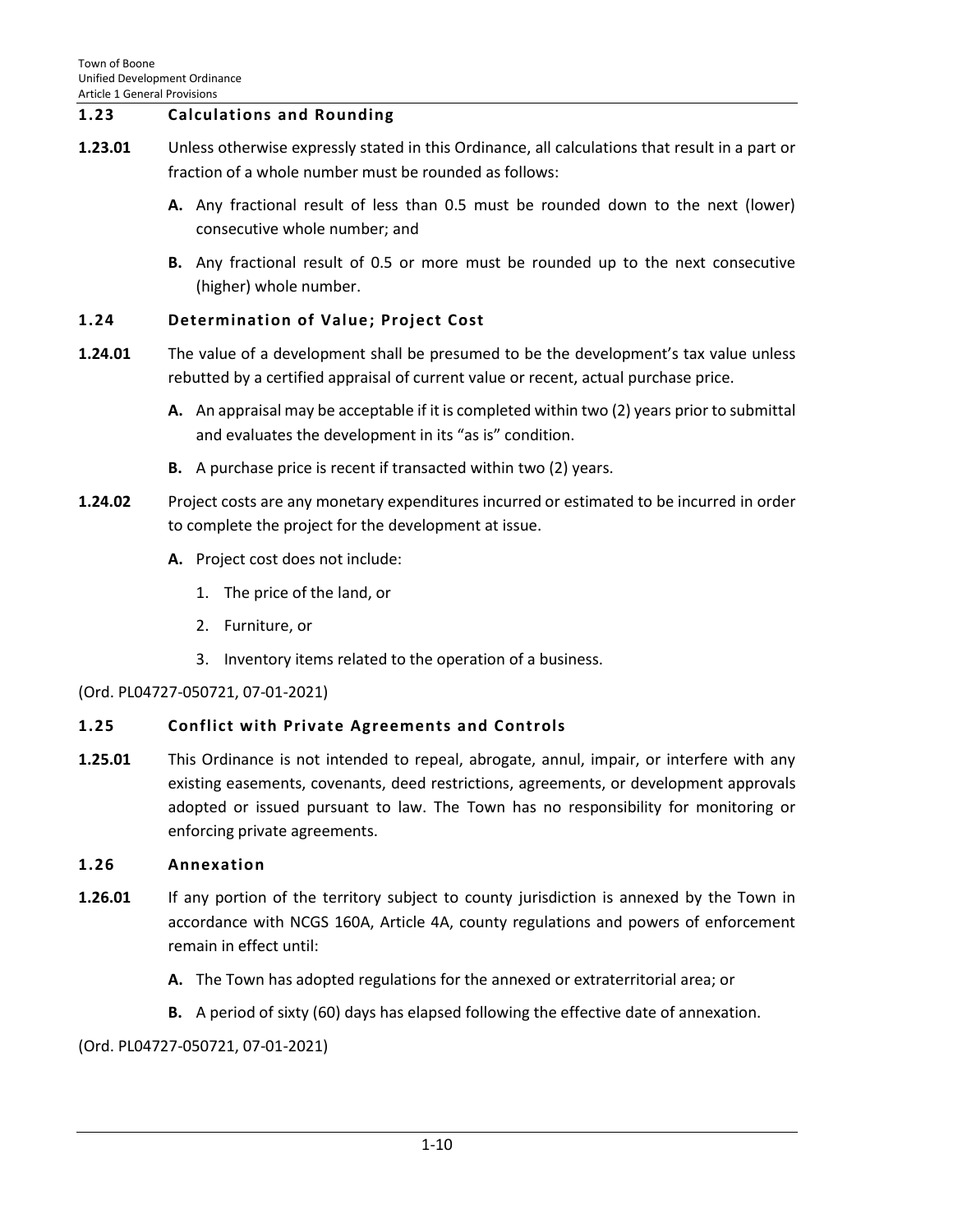# <span id="page-10-0"></span>**1.27 Corrections of Scrivener Errors and Changed Reference Citations**

**1.27.01** Without further approval by Town Council being required and provided that any such correction clearly does not change the meaning of the Ordinance, the Planning Director is authorized to correct the following in the Ordinance: typographical, spelling, grammatical, or numerical reference errors; errors in section or page numbering; corrections to conform to changes in citations for internal or external references; and other similar, nonsubstantive corrections.

(Ord. PL03449-123119, 02-20-2020)

### <span id="page-10-1"></span>**1.28 Building Design Elements**

- **1.28.01** "Building design elements" as used within this Ordinance means exterior building color; type or style of exterior cladding material; style or materials of roof structures or porches; exterior nonstructural architectural ornamentation; location or architectural styling of windows and doors, including garage doors; the number and types of rooms; and the interior layout of rooms. The phrase "building design elements" does not include any of the following: (i) the height, bulk, orientation, or location of a structure on a zoning lot, (ii) the use of buffering or screening to minimize visual impacts, to mitigate the impacts of light and noise, or to protect the privacy of neighbors, or (iii) regulations adopted pursuant to this Article governing the permitted uses of land or structures subject to the North Carolina Residential Code for One- and Two-Family Dwellings.
- **1.28.02** Any regulation relating to building design elements adopted under this Ordinance may not be applied to any structures subject to regulation under the North Carolina Residential Code for One- and Two-Family Dwellings except under one or more of the following circumstances:
	- A. The structures are located in an area designated as a local historic district pursuant to Part 4 of Article 9 of this Chapter.
	- B. The structures are located in an area designated as a historic district on the National Register of Historic Places.
	- C. The structures are individually designated as local, State, or national historic landmarks.
	- D. The regulations are directly and substantially related to the requirements of applicable safety codes adopted under G.S. 143-138.
	- E. Where the regulations are applied to manufactured housing in a manner consistent with G.S. 160D-908 and federal law.
	- F. Where the regulations are adopted as a condition of participation in the National Flood Insurance Program.
- **1.28.03** Regulations prohibited by this subsection may not be applied, directly or indirectly, in any zoning district or conditional district unless voluntarily consented to by the owners of all the property to which those regulations may be applied as part of and in the course of the process of seeking and obtaining a zoning amendment or a zoning, subdivision, or